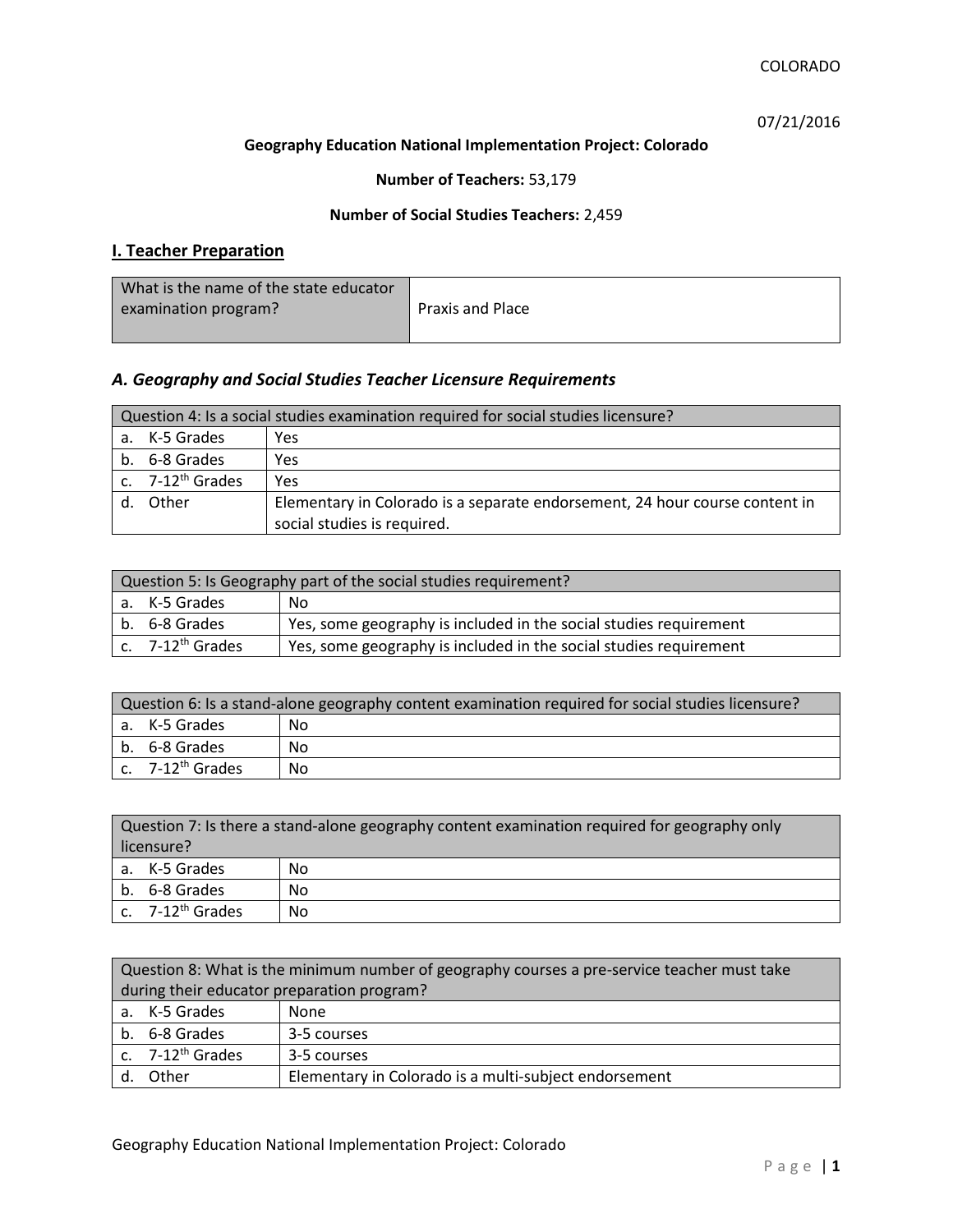| Question 9: Additional information about how | www.cde.state.co.us/cdeprof |
|----------------------------------------------|-----------------------------|
| teachers become certified in your state?     |                             |

#### *B. Professional Development*

| Question 10: Can in service teachers receive<br>certification credit for professional<br>development courses or programs in<br>geography? | Only if related to content area |
|-------------------------------------------------------------------------------------------------------------------------------------------|---------------------------------|
| Question 11: Does the state education agency<br>(SEA) provide professional development in<br>geography?                                   | Unknown                         |

## **II. Curriculum**

| Question 15: What is the name of the state<br>standards? | Colorado Academic Standards                       |
|----------------------------------------------------------|---------------------------------------------------|
| Question 16: How are the state standards                 | State standards are presented by individual grade |
| presented by grade level?                                | levels                                            |
| Question 17: When were the standards last                | 7-10 years                                        |
| revised?                                                 |                                                   |
| Question 18: Are there plans for revision to             | Within 5 years                                    |
| the state standards?                                     |                                                   |
| Question 19: Is geography included in the                | Yes                                               |
| state standards?                                         |                                                   |
| Question 20: How are the geography                       | Geography standards are organized by strand       |
| standards organized?                                     |                                                   |
| Question 21: What framework and/or                       | Geography for Life (1994)<br>А.                   |
| documents were used?                                     | Five Themes in Geography<br>В.                    |
|                                                          | Other states' standards                           |

#### **Question 22: What general topics are included?**

- A. Spatial Thinking and/or Mental Maps
- B. Mapping (map projections, use of maps)
- C. Human-environment interaction
- D. Places and/or regions
- E. Culture
- F. Geopolitics
- G. Population and Settlements
- H. Movement of people, goods and/or ideas
- I. Uses of geography and/or careers in geography
- J. Learning about geospatial technologies
- K. Using geospatial technologies